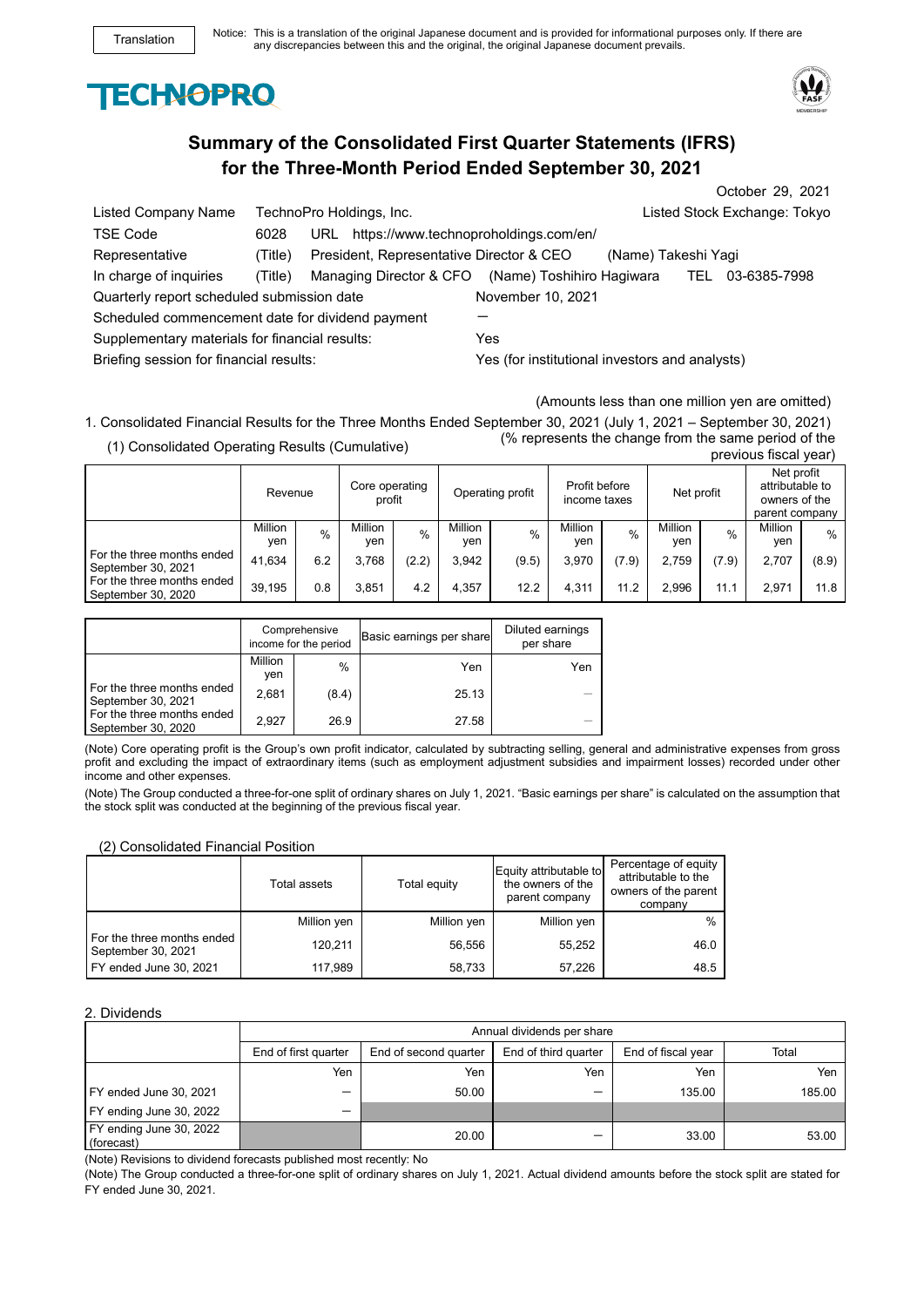## 3. Consolidated Financial Results Forecast for the Fiscal Year Ending June 30, 2022 (July 1, 2021 – June 30, 2022)

| (% represents the change from the same period of the previous year) |             |     |                          |        |                  |        |                               |        |                                                                            |        |                |
|---------------------------------------------------------------------|-------------|-----|--------------------------|--------|------------------|--------|-------------------------------|--------|----------------------------------------------------------------------------|--------|----------------|
|                                                                     | Revenue     |     | Core operating<br>profit |        | Operating profit |        | Profit before<br>income taxes |        | Net profit attributable<br>to owners of the parent earnings per<br>company |        | Basic<br>share |
|                                                                     | Million yen | %   | Million yen              | %      | Million yen      | $\%$   | Million yen                   | $\%$   | Million yen                                                                | $\%$   | Yen            |
| Second quarter<br>(cumulative)                                      | 84,000      | 5.7 | 7.300                    | (12.0) | 7,300            | (24.6) | 7,250                         | (24.8) | 5.000                                                                      | (24.5) | 46.41          |
| Full year                                                           | 170,000     | 5.4 | 16.500                   | (6.5)  | 16,500           | (15.2) | 16,400                        | (15.8) | 11,300                                                                     | (14.7) | 104.89         |

(Note) Revisions to dividend forecasts published most recently: No

(Note) The Group conducted a three-for-one split of ordinary shares on July 1, 2021. "Basic earnings per share" shows figures after the stock split.

## \* Notes

- (1) Changes to important subsidiaries during the period (changes to "Specified Subsidiaries" that involve changes made to scope of consolidation): None
- (2) Changes to accounting policies and accounting estimates
	- i. Changes to accounting policies as required by IFRS: None
	- ii. Changes to accounting policies other than i.: None
	- iii. Changes to accounting estimates: None

(3) Number of outstanding shares (ordinary shares)

| i. Number of outstanding shares at the end<br>of the period (including treasury shares) | As of September<br>30.2021                             | 108,421,164 shares | 30.2021                                                | FY ended June $ 108,421,164$ shares |
|-----------------------------------------------------------------------------------------|--------------------------------------------------------|--------------------|--------------------------------------------------------|-------------------------------------|
| ii. Number of treasury shares at the end of<br>the period                               | As of September<br>30.2021                             | 695,202 shares     | FY ended June<br>30.2021                               | 695,109 shares                      |
| iii. Average number of shares during the<br>period (cumulative)                         | For the three<br>months ended<br>September 30,<br>2021 | 107,725,975 shares | For the three<br>months ended<br>September 30,<br>2020 | 107,726,121 shares                  |

(Note) The Group conducted a three-for-one split of ordinary shares on July 1, 2021. Number of outstanding shares at the end of the period (including treasury shares), Number of treasury shares at the end of the period, and Average number of shares during the period are calculated on the assumption that the stock split was conducted at the beginning of the previous fiscal year.

\* This Summary of Financial Statements is not subject to quarterly review by certified public accountant or audit corporation.

\* Explanation regarding proper use of financial results forecasts, and other notes

(Cautionary note on forward-looking statements)

Forward-looking statements in this document about future performance are based on information currently available and certain assumptions that are considered reasonable. Due to unforeseen circumstances, actual results may differ from such estimates. Please refer to page 5 "1. Qualitative Information on Financial Results for the Period Under Review; (3) Results forecasts and other forwardlooking information", for criteria for assumptions used in the earnings forecast.

(Obtaining supplementary materials for financial results)

The Company plans to hold a briefing on business results for institutional investors and analysts on October 29, 2021. The Company plans to post supplementary and other materials for the briefing on its website today (October 29, 2021) at the same time that the information is disclosed to the Tokyo Stock Exchange.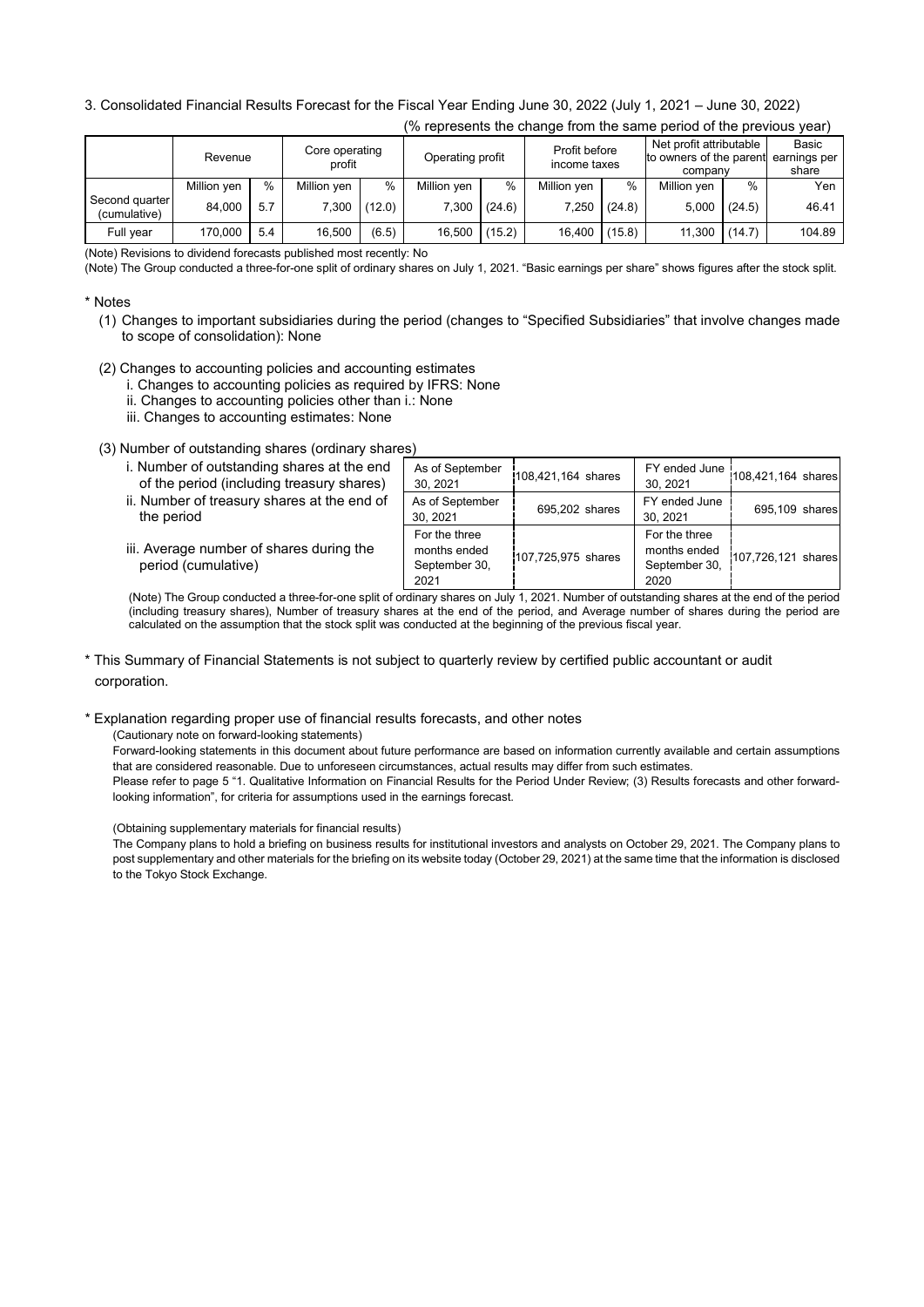# **Contents**

| (1) Summary of business performance                                                                            | $\overline{2}$ |
|----------------------------------------------------------------------------------------------------------------|----------------|
| (2) Summary of financial position                                                                              | 3              |
| (3) Results forecasts and other forward-looking information                                                    | 5              |
| 2. Interim Consolidated Financial Statements (Summary) and notes                                               | 6              |
| (1) Consolidated Statement of Financial Position (Summary)                                                     | 6              |
| (2) Consolidated Statement of Income (Summary) and Consolidated Statement of Comprehensive Income<br>(Summary) | 8              |
| (3) Consolidated Statement of Changes in Equity (Summary)                                                      | 10             |
| (4) Consolidated Statement of Cash Flows (Summary)                                                             | 12             |
| (5) Notes to the consolidated financial results (Summary)                                                      | 13             |
| (Note on assumption about going concern)                                                                       | 13             |
| (Note on segment information)                                                                                  | 13             |
| (Subsequent events)                                                                                            | 15             |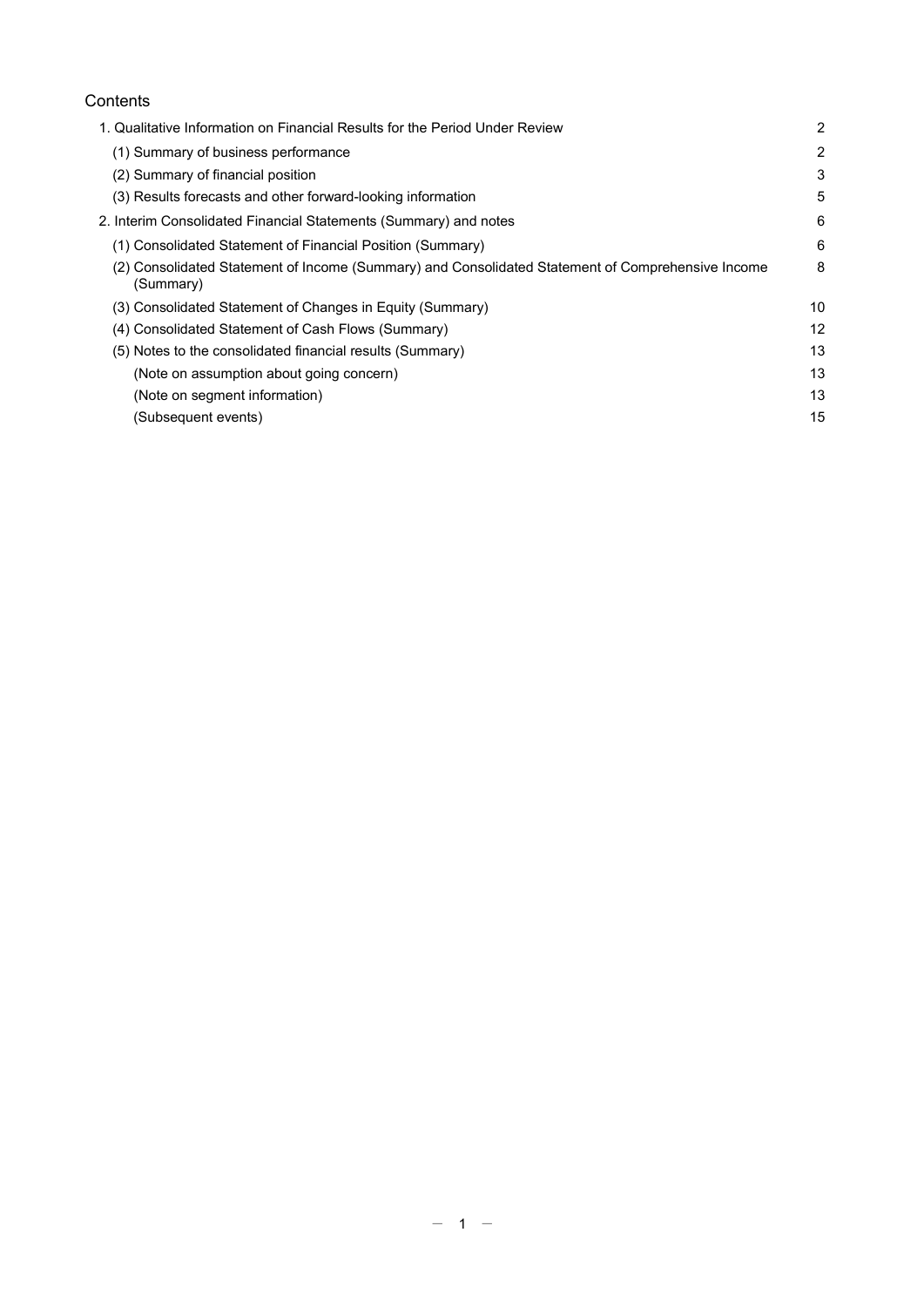### 1. Qualitative Information on Financial Results for the Period Under Review

### (1) Summary of business performance

During the consolidated first quarter period under review (July 1, 2021 to September 30, 2021), uncertainty in the global economy continued due to concerns over rising inflation, the slowdown in China's economic recovery, and other factors. In Japan too, uncertainty continued due to COVID-19 and shortages of parts for semiconductors and other goods, among other factors.

In this environment, customer demand for the Group's core business area of engineer dispatching and contract assignment has largely recovered to pre-pandemic levels, demonstrating the strong foundations of the Group's business. In addition, hiring activities have proceeded as planned, and the Group made a good start towards achieving Evolution 2026, its new medium-term management plan (July 1, 2021 to June 30, 2026), which it launched on August 10, 2021.

The main initiatives implemented by the Group during the consolidated period under review were as follows:

#### Secure engineers

The resumption of hiring activities in September 2020 and the focus on forming a candidate applicant group has contributed to a reversal of the decline in the number of engineers on payroll in Japan since April 2021. While online interviews have now become the norm, by continuing to provide sufficient information and engaging in careful communication with candidates, the Group has successfully hired 700 mid-career engineers in the first quarter period under review (up 641 compared to same period of the previous fiscal year). The Group will continue to focus on hiring new IT and DX-related engineers to meet strong demand, and also continue its efforts to curb retirements to secure a sufficient number of engineers – the source of our growth.

#### Strengthen solutions business

One of the directions set out in Evolution 2026, the Group's medium-term management plan, is to strengthen the solutions business as the growth and evolution of the Group's core business area of engineer dispatching. As part of this, the Group acquired GCOMNET CO., LTD., a company with strengths in the upstream process of core system ERP package SAP implementation consulting and IT infrastructure development, on July 30, 2021 (GCOMNET was merged to TechnoPro, Inc. as of October 1, 2021). GCOMNET's expertise in upstream process will be incorporated into the Group's existing SAP team to build a formation that enables us to provide customers with even higher value-added solutions.

#### Shift to the IT sector

The IT sector is expected to see a continuing increase in demand. Currently, IT engineers account for over half of all the Group's domestic engineers on payroll, and this proportion is increasing. In addition to new hires, the Group is actively investing resources into increasing its numbers of engineers specialized in digital technologies including data science, cloud, IoT, security, and 5G, by converting engineer skills from hardware-related areas to digital (reskilling) and by multiskilling engineers.

#### Promoting globalization

On September 1, 2021, the Group acquired Robosoft Technologies Private Limited and made it a subsidiary. Robosoft provides digital solutions such as digital advisory, UI/UX design, and analytics to customers located in the United States, Europe, Japan and India through offshore delivery. The Group will leverage Robosoft's expertise to deliver digital solutions globally.

As a result of the initiatives described above, the number of domestic engineers at the end of the consolidated first quarter period under review was 20,527 (down 104 compared to the end of the first quarter of the previous fiscal year and up 197 from the end of previous fiscal year). The average utilization rate for the period under review was 95.5% (up 2.9 pts). Regarding past efforts to improve sales per engineer, while the number of operating days per month has decreased by 0.18 days compared to the same period of the previous fiscal year, average monthly sales per engineer were 639 thousand yen (up 19 thousand yen compared to the same period of the previous fiscal year), partly due to increased overtime hours and the increase in contract unit prices as a result of the Shift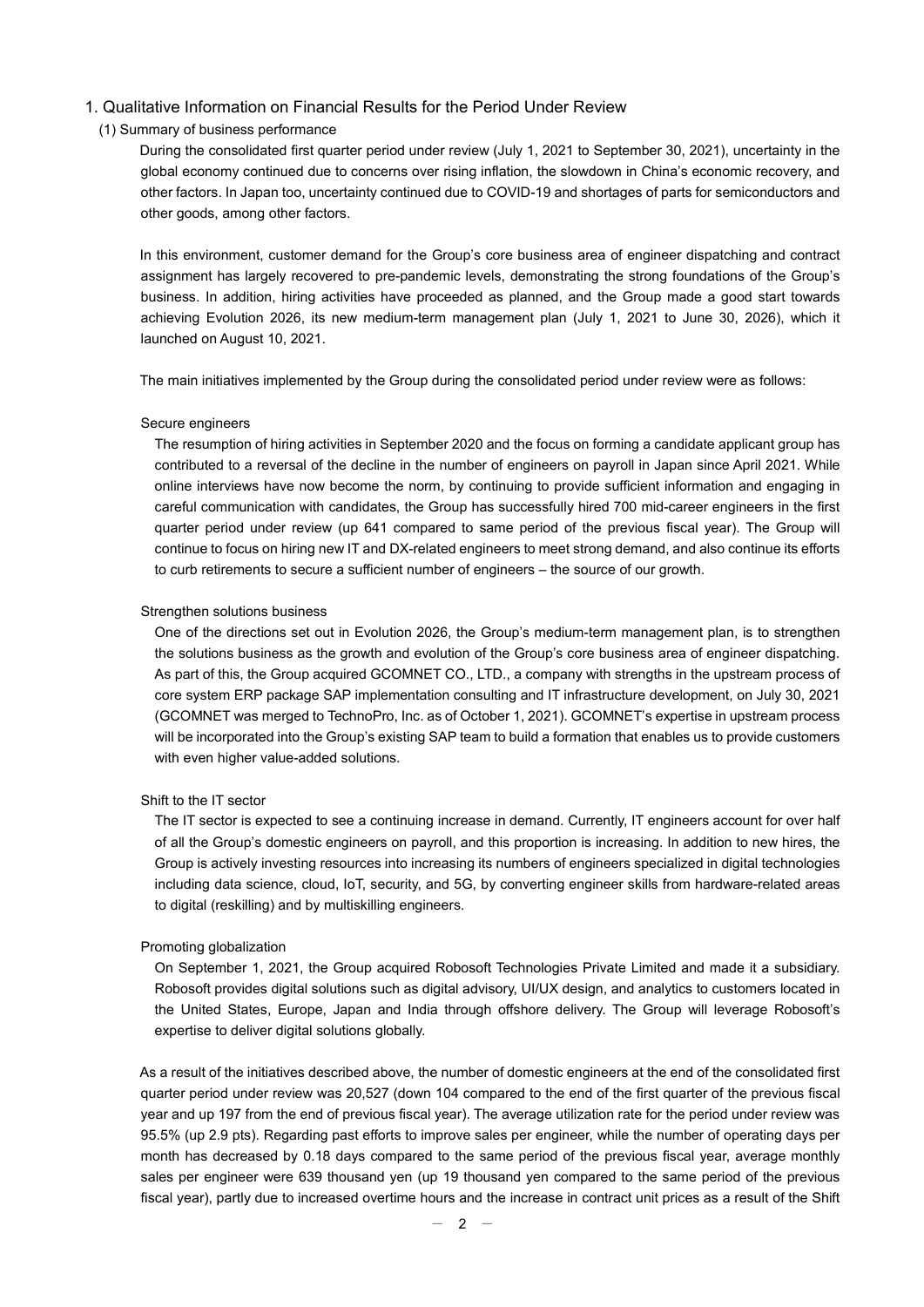Up and Charge Up initiatives. Further, excluding new employees who had joined the Group in the last twelve months, contract unit prices for existing employees rose by 7 thousand yen compared to the first quarter of the previous fiscal year.

In terms of expenses, in comparison to the first quarter of the previous fiscal year when new hiring was effectively frozen, SG&A increased due to full-scale implementation of hiring and other upfront investments, but the decline of core operating profit was held by 83 million yen, which was mitigated due to the improvement in gross profit as a result of the increased number of employees operating in Japan and other factors.

As a result, the Group's performance was as follows: revenue for the consolidated first quarter was 41,634 million yen (up 6.2% compared to the first quarter of the previous fiscal year), core operating profit was 3,768 million yen (down 2.2%), operating profit was 3,942 million yen (down 9.5%), profit before taxes was 3,970 million yen (down 7.9%), and net profit attributable to the owners of the parent company was 2,707 million yen (down 8.9%).

Earnings for the segments of the business during the consolidated first quarter period under review were as follows:

#### (R&D Outsourcing)

In order to expand its IT business, which has been performing well within R&D outsourcing, the Group implemented software training for hardware-related engineers and realized engineer assignments at higher unit prices through skill conversions and multiskilling, in addition to restarting the mid-career hiring mainly of high added-value engineers. The Group also made efforts to secure assignments through business collaborations with the partners possessing advanced technologies and by actively implementing internal/external training. As a result of these efforts, engineers on payroll were 17,893 (down 91 compared to the end of the first quarter of the previous fiscal year) and assigned engineers were 17,116 (up 298). As a result of these initiatives, revenue in this segment was 32,585 million yen (up 4.3%), partially due to the improvement in the utilization rate and sales per engineer.

## (Construction Management Outsourcing)

In addition to construction management, the main service provided under Construction Management Outsourcing, the Group has also expanded its services to offer services based on technological skills developed in the design and construction management fields, for example: 3D measurement, aerial photography, and inspections using drones, and the establishment of first-class qualified architect offices. While in this segment the impact of COVID-19 has been minimal and so a high utilization rate has been maintained, hiring did not keep pace with demand, and on payroll and assigned engineers are 2,634 and 2,516, respectively (down 13 and 40, respectively, compared to the end of the first quarter of the previous fiscal year). As a result, revenue in this segment was 4,916 million yen (down 1.2%).

#### (Other Businesses in Japan)

Other Businesses in Japan comprises a professional recruitment service and an education and training service in engineering. These businesses were impacted by COVID-19, but demand for search-based recruitment services increased driven by clients' increasing desire to hire post-COVID-19. As a result, revenue in this segment was 1,101 million yen (up 27.6%).

### (Overseas Businesses)

While there were differences between countries, the Group's Overseas Businesses generally returned to growth. China was able to exit from its economic downturn at an early stage and the Group proceeded with contracted R&D operations on an offshore basis via partnerships with key customers: Japanese companies in China and their parent Japanese companies. In addition, personnel dispatch and professional recruitment services in the UK performed well, supported by strong demand. As a result of these initiatives, revenue in this segment was 3,469 million yen (up 43.7%). In addition, the impact of the acquisition of Robosoft Technologies Private Limited as a subsidiary on the consolidated statement of income will be included from the consolidated second quarter period of this fiscal year.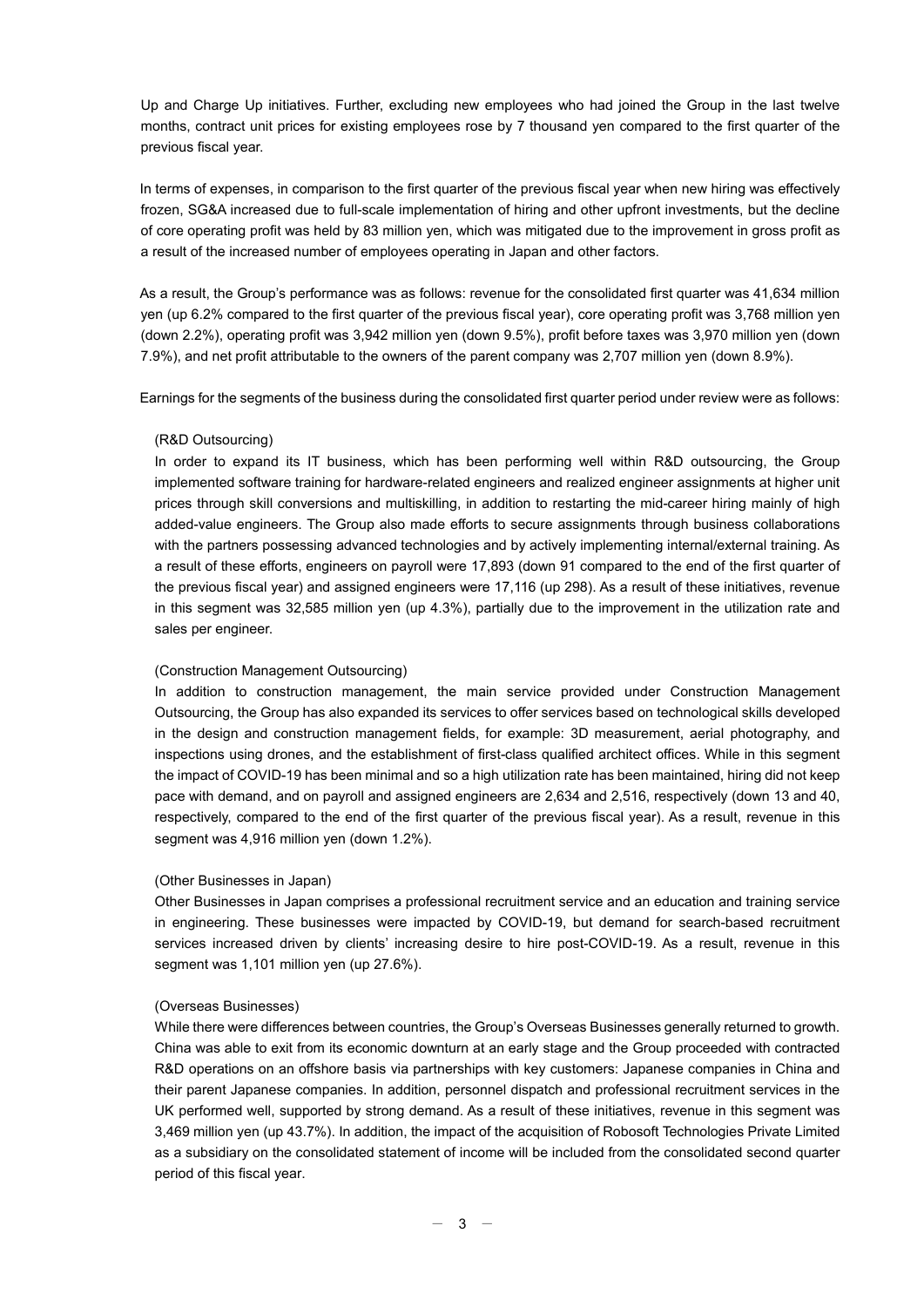### (2) Summary of financial position

## i. Analysis of financial position

Assets totaled 120,211 million yen as of the end of the consolidated first quarter period under review (up 2,222 million yen from the end of the previous fiscal year). The primary components were goodwill of 47,007 million yen, cash and cash equivalents of 22,544 million yen, and accounts receivables and other receivables of 21,684 million yen.

The status for each item was as follows.

## (Current assets)

Current assets totaled 53,686 million yen as of the end of the consolidated first quarter period under review (down 10,427 million yen from the end of the previous fiscal year). The primary components were cash and cash equivalents of 22,544 million yen (down 9,980 million yen), and accounts receivables and other receivables of 21,684 million yen (up 967 million yen).

#### (Non-current assets)

Non-current assets totaled 66,525 million yen as of the end of the consolidated first quarter period under review (up 12,649 million yen from the end of the previous fiscal year). The primary components were goodwill of 47,007 million yen (up 10,699 million yen), other long-term financial assets 4,853 million yen (up 1,197 million yen), and right-of-use assets of 4,848 million yen (down 225 million yen). The increase in goodwill was primarily because of the acquisition of Robosoft Technologies Private Limited as a subsidiary.

## (Current liabilities)

Current liabilities totaled 50,239 million yen as of the end of the consolidated first quarter period under review (up 6,592 million yen from the end of the previous fiscal year). The primary components were accounts payable and other liabilities of 15,234 million yen (up 945 million yen), loans payable of 8,490 million yen (up 6,499 million yen), and other financial liabilities of 7,676 million yen (up 4,044 million yen). The increase in loans payable (6,500 million yen) is due to the bridge loan for the acquisition of shares of Robosoft Technologies Private Limited (80%), and the increase in other financial liabilities includes 3,623 million yen for the acquisition of the remaining shares (20%) of the same company.

#### (Non-current liabilities)

Non-current liabilities totaled 13,415 million yen as of the end of the consolidated first quarter period under review (down 2,193 million yen from the end of the previous fiscal year). The primary components were loans payable of 5,970 million yen (down 497 million yen), lease liabilities of 4,173 million yen (down 29 million yen), and other long-term financial liabilities of 2,304 million yen (down 1,813 million yen).

#### (Equity attributable to the owners of the parent company)

Equity attributable to the owners of the parent company totaled 55,252 million yen as of the end of the consolidated first quarter period under review (down 1,973 million yen from the end of the previous fiscal year). The primary components were retained earnings of 41,415 million yen (down 2,142 million yen) and a capital surplus of 7,701 million yen (up 240 million yen).

#### ii. Cash flow

Cash and cash equivalents (hereinafter "Cash") totaled 22,544 million yen as of end of the consolidated first quarter period under review, representing a decrease of 9,980 million yen compared to the end of the previous fiscal year. Cash flow during the consolidated first quarter period under review as well as the main factors affecting changes are as follows.

#### (Cash flows from operating activities)

Cash outflows from operating activities were 1,466 million yen (same period of previous fiscal year: inflows of 601 million yen). This was mainly due to profit before taxes (3,970 million yen), a decrease in prepaid expenses (744 million yen), depreciation and amortization (653 million yen), an increase in accounts payable and other liabilities (607 million yen) offset by payments of corporate income taxes (5,665 million yen) and a decrease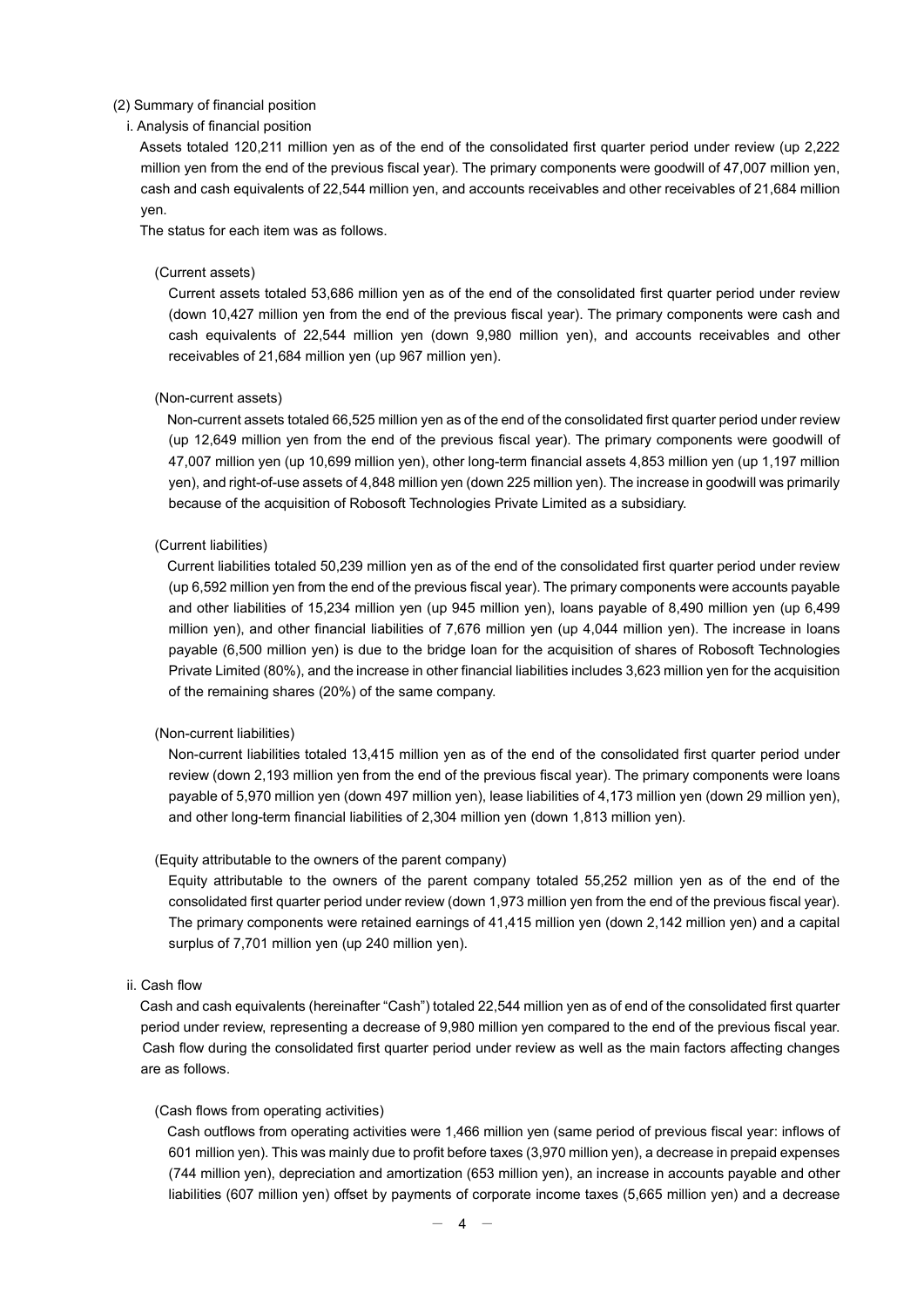in deposits received (1,105 million yen).

## (Cash flows from investing activities)

Cash outflows from investing activities were 7,311 million yen (same period of previous fiscal year: outflows of 167 million yen). This was mainly due to a decrease in cash due to payment for acquisition of subsidiaries (8,681 million yen) offset by an increase in cash due to proceeds from sales of investments in marketable securities (1,563 million yen). The outflows for the payment for acquisition of subsidiaries were for Robosoft Technologies Private Limited (8,729 million yen) and GCOMNET CO., LTD. (312 million yen) were partially offset by the increase in cash (360 million yen) incorporated into consolidation from these new subsidiaries.

## (Cash flows from financing activities)

Cash outflows from financing activities were 1,258 million yen (same period of previous fiscal year: outflows of 114 million yen). This was mainly due to a net increase in short term loans payable (6,428 million yen) offset by dividend payments (4,849 million yen), repayment of lease liabilities (1,637 million yen), and payments for purchase of interests in subsidiaries from non-controlling interests (698 million yen). The outflow for payments for purchase of interests in subsidiaries from non-controlling interests was the additional amount paid to acquire 20% of the shares of Orion Managed Services Limited.

## (3) Results forecasts and other forward-looking information

There have been no changes made to the consolidated financial results forecast for the fiscal year ending June 30, 2022 as announced in the "Summary of Consolidated Financial Statements (IFRS) for the Fiscal Year Ended June 30, 2021" on August 10, 2021.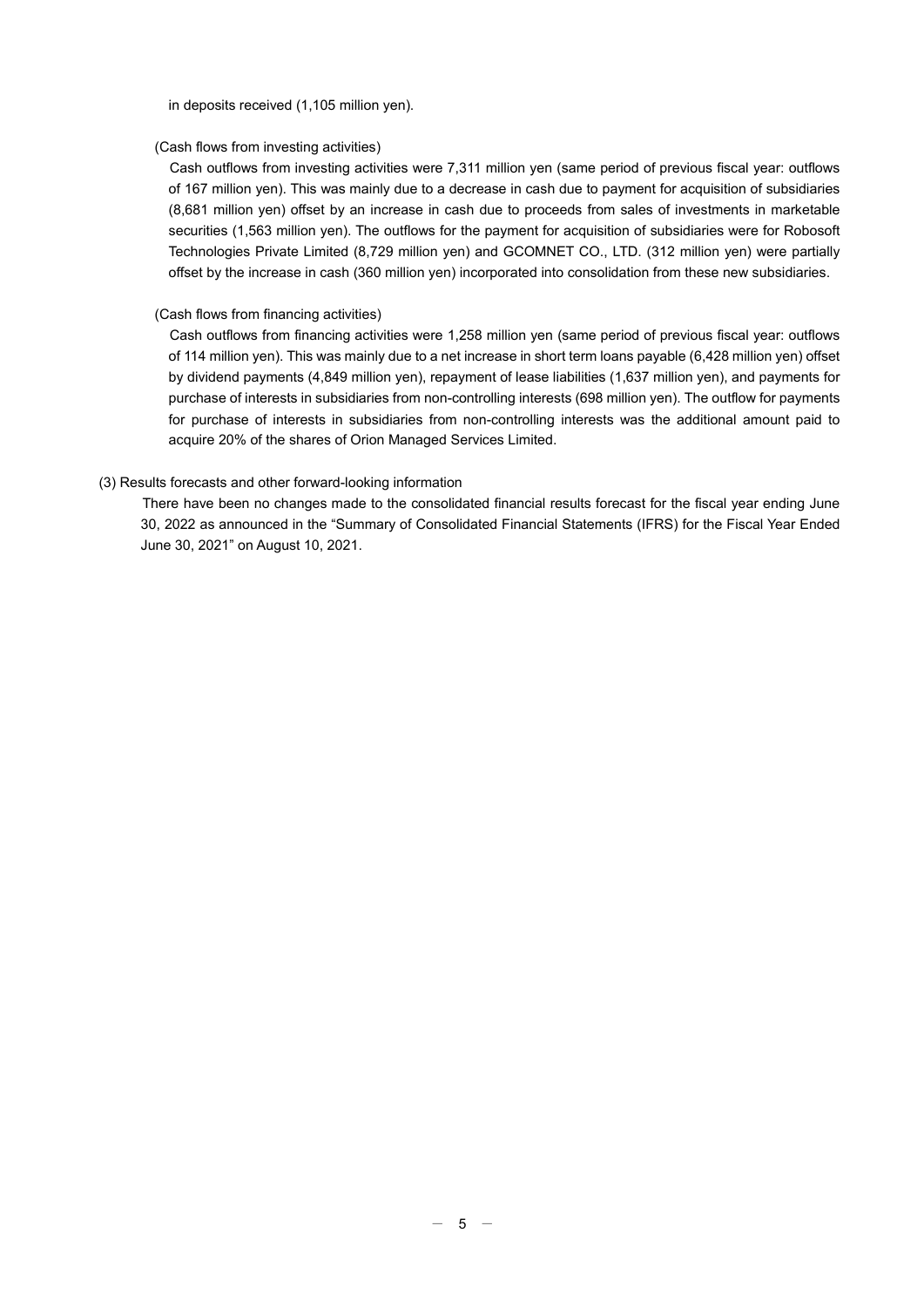# 2. Interim Consolidated Financial Statements (Summary) and notes

(1) Consolidated Statement of Financial Position (Summary)

|                                            |                     | (Millions of yen)        |
|--------------------------------------------|---------------------|--------------------------|
|                                            | As of June 30, 2021 | As of September 30, 2021 |
| Assets                                     |                     |                          |
| <b>Current assets</b>                      |                     |                          |
| Cash and cash equivalents                  | 32,524              | 22,544                   |
| Accounts receivables and other receivables | 20,716              | 21,684                   |
| Income taxes receivable                    | 1,591               | 1,643                    |
| Other short-term financial assets          | 4,829               | 3,050                    |
| Other current assets                       | 4,450               | 4,764                    |
| Total current assets                       | 64,113              | 53,686                   |
| Non-current assets                         |                     |                          |
| Property, plant and equipment              | 1,757               | 2,114                    |
| Right-of-use assets                        | 5,074               | 4,848                    |
| Goodwill                                   | 36,307              | 47,007                   |
| Intangible assets                          | 1,975               | 2,297                    |
| Other long-term financial assets           | 3,656               | 4,853                    |
| Deferred tax assets                        | 4,393               | 4,582                    |
| Other non-current assets                   | 710                 | 822                      |
| Total non-current assets                   | 53,876              | 66,525                   |
| <b>Total assets</b>                        | 117,989             | 120,211                  |
| Liabilities and equity                     |                     |                          |
| <b>Current liabilities</b>                 |                     |                          |
| Accounts payable and other liabilities     | 14,288              | 15,234                   |
| Loans payable                              | 1,990               | 8,490                    |
| Lease liability                            | 5,161               | 4,960                    |
| Income taxes payable                       | 4,129               | 1,741                    |
| Other financial liabilities                | 3,632               | 7,676                    |
| Employee benefits liabilities              | 7,348               | 7,666                    |
| Provisions                                 | $\mathsf 3$         | $\overline{2}$           |
| Other current liabilities                  | 7,093               | 4,467                    |
| <b>Total current liabilities</b>           | 43,647              | 50,239                   |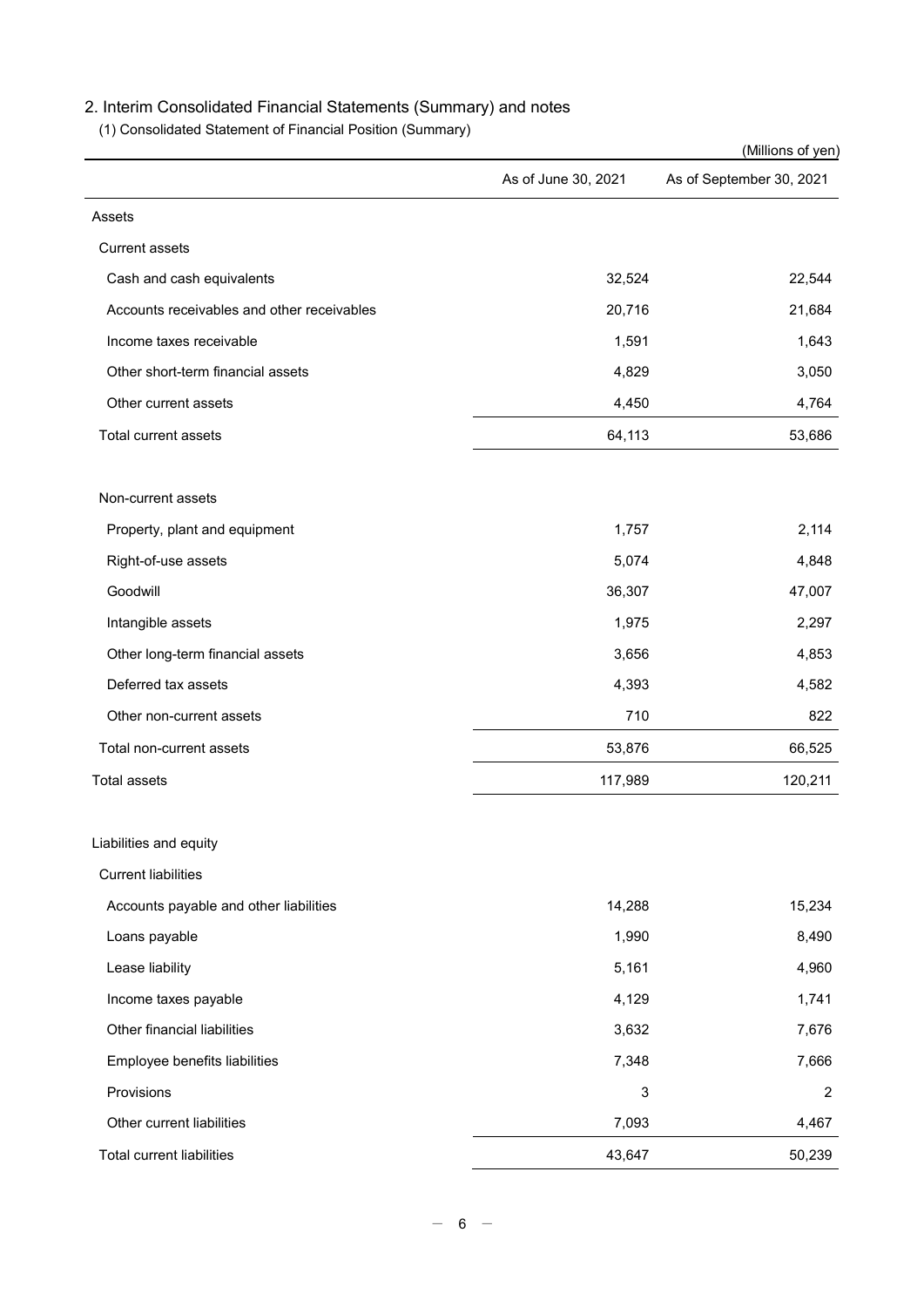|                                                     |                     | (Millions of yen)        |
|-----------------------------------------------------|---------------------|--------------------------|
|                                                     | As of June 30, 2021 | As of September 30, 2021 |
| Non-current liabilities                             |                     |                          |
| Loans payable                                       | 6,467               | 5,970                    |
| Lease liabilities                                   | 4,202               | 4,173                    |
| Other long-term financial liabilities               | 4,118               | 2,304                    |
| Deferred tax liabilities                            | 238                 | 369                      |
| Retirement benefit liabilities                      | 14                  | 23                       |
| Provisions                                          | 449                 | 454                      |
| Other non-current liabilities                       | 117                 | 119                      |
| Total non-current liabilities                       | 15,609              | 13,415                   |
| <b>Total liabilities</b>                            | 59,256              | 63,654                   |
| Equity                                              |                     |                          |
| Share capital                                       | 6,929               | 6,929                    |
| Capital surplus                                     | 7,460               | 7,701                    |
| Retained earnings                                   | 43,557              | 41,415                   |
| Treasury shares                                     | (1,000)             | (1,000)                  |
| Other components of equity                          | 279                 | 207                      |
| Equity attributable to owners of the parent company | 57,226              | 55,252                   |
| Non-controlling interests                           | 1,506               | 1,304                    |
| Total equity                                        | 58,733              | 56,556                   |
| Total liabilities and equity                        | 117,989             | 120,211                  |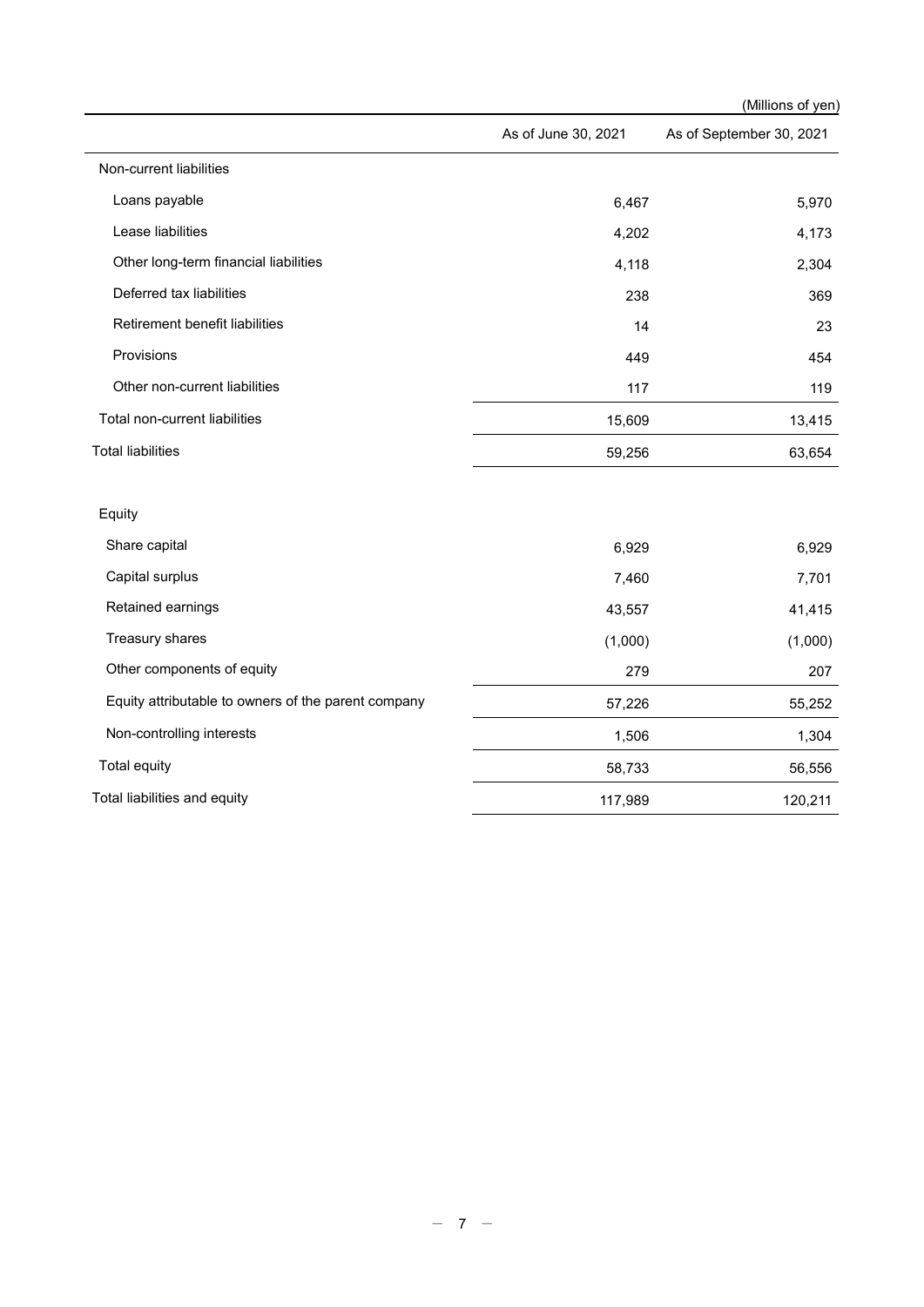(2) Consolidated Statement of Income (Summary) and Consolidated Statement of Comprehensive Income (Summary)

Consolidated Statement of Income (Summary)

The consolidated three-month period

|                                                                    |                                                                                     | (Millions of yen)                                                                   |
|--------------------------------------------------------------------|-------------------------------------------------------------------------------------|-------------------------------------------------------------------------------------|
|                                                                    | Three months ended<br>September 30, 2020<br>(July 1, 2020 to<br>September 30, 2020) | Three months ended<br>September 30, 2021<br>(July 1, 2021 to<br>September 30, 2021) |
| Revenue                                                            | 39,195                                                                              | 41,634                                                                              |
| Cost of sales                                                      | 30,302                                                                              | 31,763                                                                              |
| Gross profit                                                       | 8,892                                                                               | 9,871                                                                               |
| Selling, general and administrative expenses                       | 5,040                                                                               | 6,102                                                                               |
| Other income                                                       | 579                                                                                 | 183                                                                                 |
| Other expenses                                                     | 74                                                                                  | 9                                                                                   |
| Operating profit                                                   | 4,357                                                                               | 3,942                                                                               |
| Financial income                                                   | $\mathbf 1$                                                                         | 62                                                                                  |
| Financial expenses                                                 | 46                                                                                  | 34                                                                                  |
| Profit before income taxes                                         | 4,311                                                                               | 3,970                                                                               |
| Income taxes                                                       | 1,315                                                                               | 1,211                                                                               |
| Net profit                                                         | 2,996                                                                               | 2,759                                                                               |
| Net profit attributable to:                                        |                                                                                     |                                                                                     |
| Owners of the parent company                                       | 2,971                                                                               | 2,707                                                                               |
| Non-controlling interests                                          | 25                                                                                  | 52                                                                                  |
| Net profit                                                         | 2,996                                                                               | 2,759                                                                               |
|                                                                    |                                                                                     | (Yen)                                                                               |
| Earnings per share attributable to owners of the<br>parent company |                                                                                     |                                                                                     |
| Basic earnings per share                                           | 27.58                                                                               | 25.13                                                                               |
| Diluted earnings per share                                         |                                                                                     |                                                                                     |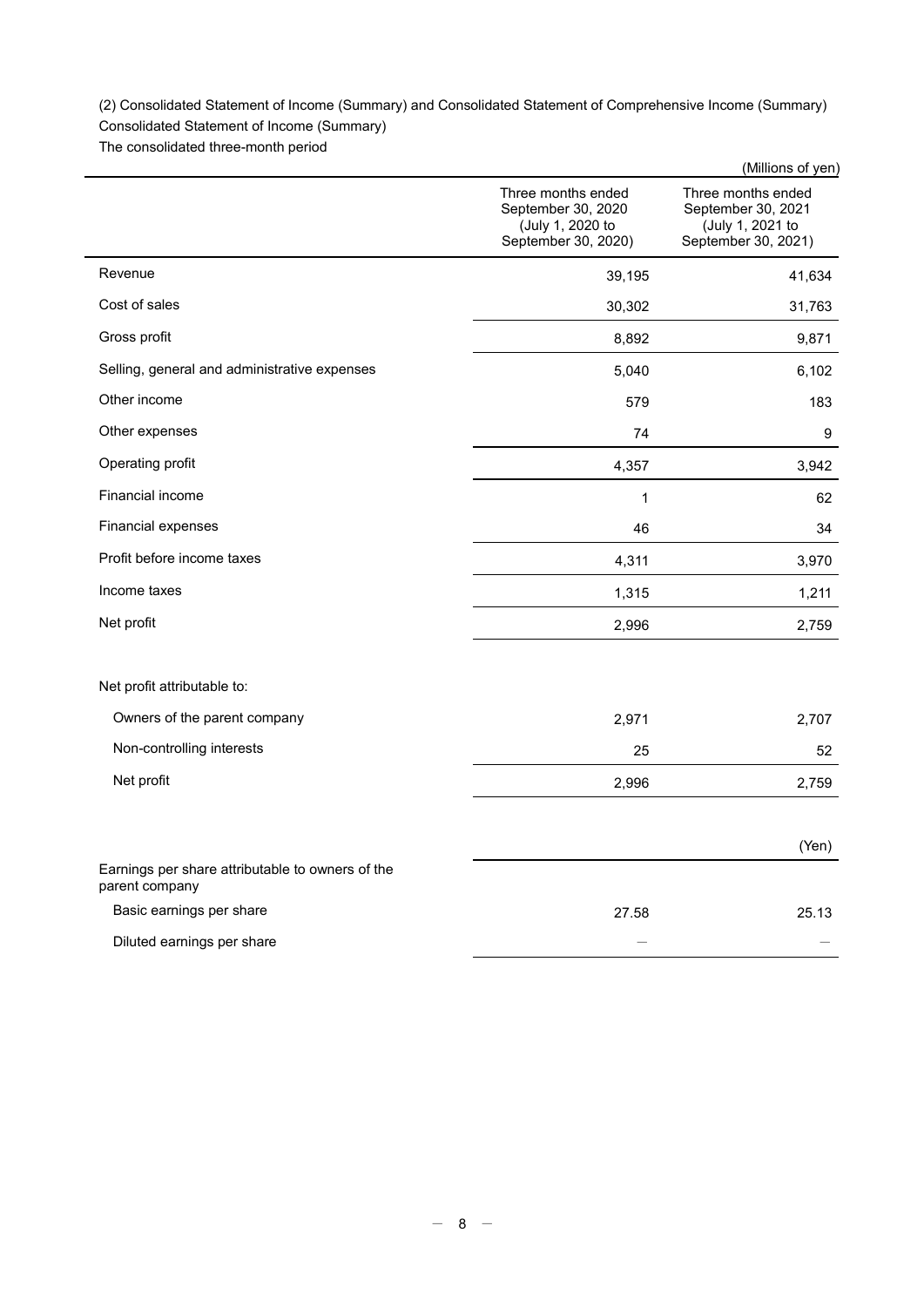# Consolidated Statement of Comprehensive Income (Summary)

The consolidated three-month period

|                                                                                               |                                                                                     | (Millions of yen)                                                                   |
|-----------------------------------------------------------------------------------------------|-------------------------------------------------------------------------------------|-------------------------------------------------------------------------------------|
|                                                                                               | Three months ended<br>September 30, 2020<br>(July 1, 2020 to<br>September 30, 2020) | Three months ended<br>September 30, 2021<br>(July 1, 2021 to<br>September 30, 2021) |
| Net profit                                                                                    | 2,996                                                                               | 2,759                                                                               |
| Other comprehensive income                                                                    |                                                                                     |                                                                                     |
| Items that will not be reclassified to profit or loss                                         |                                                                                     |                                                                                     |
| Changes in fair value of financial assets at fair value<br>through other comprehensive income | (130)                                                                               |                                                                                     |
| Total items that will not be reclassified to profit or loss                                   | (130)                                                                               |                                                                                     |
|                                                                                               |                                                                                     |                                                                                     |
| Items that may be reclassified to profit or loss                                              |                                                                                     |                                                                                     |
| Foreign currency translation adjustments                                                      | 61                                                                                  | (77)                                                                                |
| Total items that may be reclassified to profit or loss                                        | 61                                                                                  | (77)                                                                                |
| Total other comprehensive income                                                              | (68)                                                                                | (77)                                                                                |
| Comprehensive income for the period                                                           | 2,927                                                                               | 2,681                                                                               |
|                                                                                               |                                                                                     |                                                                                     |
| Comprehensive income for the period attributable to:                                          |                                                                                     |                                                                                     |
| Owners of the parent company                                                                  | 2,893                                                                               | 2,635                                                                               |
| Non-controlling interests                                                                     | 34                                                                                  | 46                                                                                  |
| Comprehensive income for the period                                                           | 2,927                                                                               | 2,681                                                                               |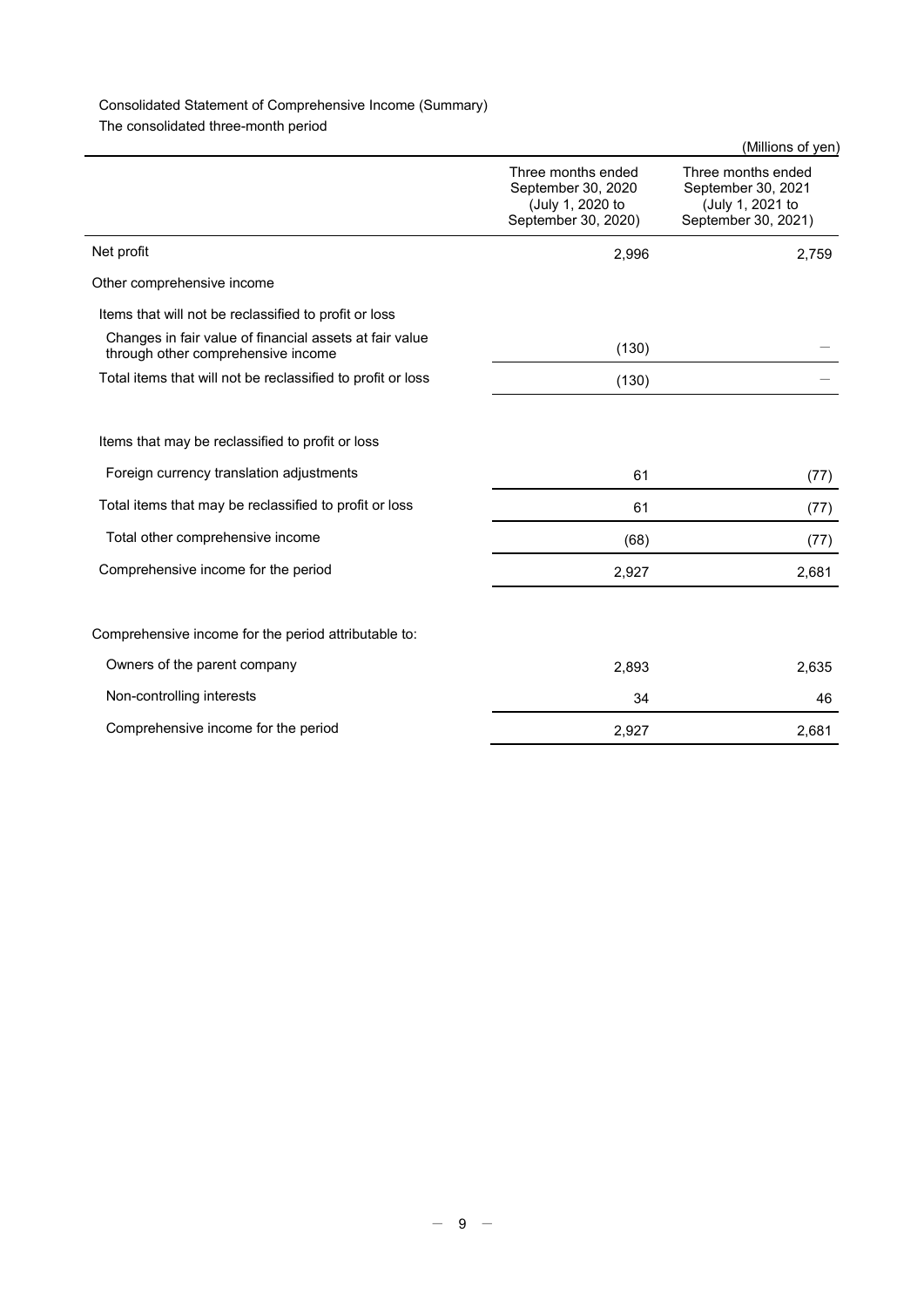# (3) Consolidated Statement of Changes in Equity (Summary)

## Three months ended September 30, 2020 (July 1, 2020 to September 30, 2020)

|                                       | (Millions of yen) |                                                         |                      |                                 |                                                                               |                                                   |                                        |                                                       |
|---------------------------------------|-------------------|---------------------------------------------------------|----------------------|---------------------------------|-------------------------------------------------------------------------------|---------------------------------------------------|----------------------------------------|-------------------------------------------------------|
|                                       |                   | Equity attributable to the owners of the parent company |                      |                                 |                                                                               |                                                   |                                        |                                                       |
|                                       |                   |                                                         |                      |                                 | Other components of equity                                                    | Total equity                                      |                                        |                                                       |
|                                       | Share<br>capital  | Capital<br>surplus                                      | Retained<br>earnings | Treasury<br>shares <sup>-</sup> | Financial assets<br>at fair value<br>through other<br>comprehensive<br>income | Foreign<br>currency<br>translation<br>adjustments | Total other<br>components<br>of equity | attributable<br>to owners of<br>the parent<br>company |
| As of July 1, 2020                    | 6,929             | 7,349                                                   | 36,139               | (1,000)                         | (1,009)                                                                       | (179)                                             | (1, 188)                               | 48,229                                                |
| Net profit                            |                   |                                                         | 2,971                |                                 |                                                                               |                                                   | —                                      | 2,971                                                 |
| Other comprehensive<br>income         |                   |                                                         |                      |                                 | (130)                                                                         | 52                                                | (77)                                   | (77)                                                  |
| Total comprehensive<br>income         |                   |                                                         | 2,971                |                                 | (130)                                                                         | 52                                                | (77)                                   | 2,893                                                 |
| Dividends of surplus                  |                   |                                                         | (3,590)              |                                 |                                                                               |                                                   | —                                      | (3,590)                                               |
| Share-based payment<br>transaction    |                   | 35                                                      |                      |                                 |                                                                               |                                                   |                                        | 35                                                    |
| Total transactions with the<br>owners |                   | 35                                                      | (3,590)              |                                 |                                                                               |                                                   | —                                      | (3, 555)                                              |
| As of September 30, 2020              | 6,929             | 7,384                                                   | 35,520               | (1,000)                         | (1, 139)                                                                      | (127)                                             | (1,266)                                | 47,567                                                |

|                                       | Non-controlling<br>interests | Total equity |
|---------------------------------------|------------------------------|--------------|
| As of July 1, 2020                    | 1,279                        | 49,509       |
| Net profit                            | 25                           | 2,996        |
| Other comprehensive<br>income         | 9                            | (68)         |
| Total comprehensive<br>income         | 34                           | 2,927        |
| Dividends of surplus                  | (14)                         | (3,605)      |
| Share-based payment<br>transaction    |                              | 35           |
| Total transactions with the<br>owners | (14)                         | (3,570)      |
| As of September 30, 2020              | 1,299                        | 48,866       |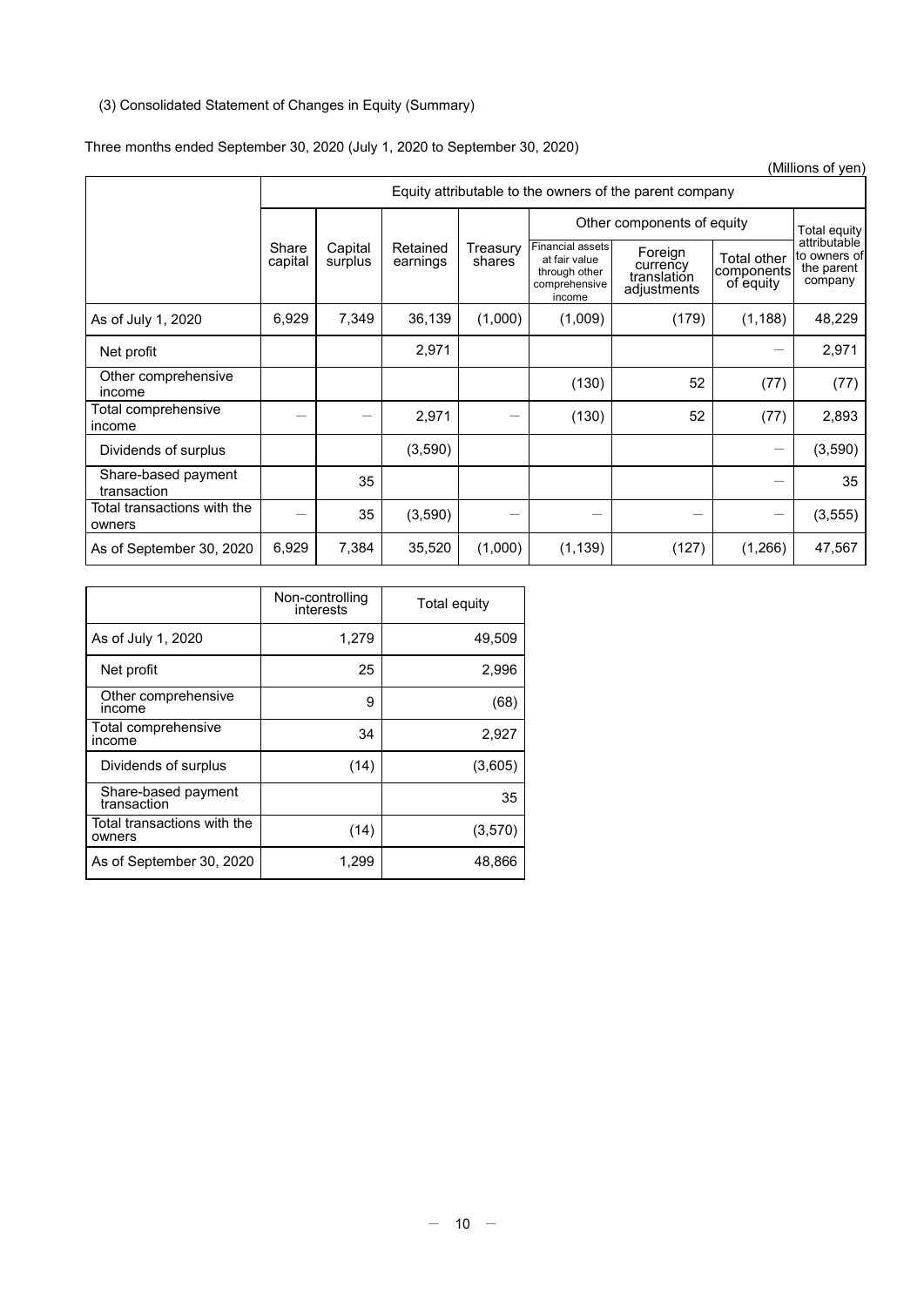# Three months ended September 30, 2021 (July 1, 2021 to September 30, 2021)

|                                                   |         |                                                         |          |                     |                                                |                                        | (Millions of yen)                                                     |  |
|---------------------------------------------------|---------|---------------------------------------------------------|----------|---------------------|------------------------------------------------|----------------------------------------|-----------------------------------------------------------------------|--|
|                                                   |         | Equity attributable to the owners of the parent company |          |                     |                                                |                                        |                                                                       |  |
|                                                   | Share   | Capital                                                 | Retained | Treasury            | Other components of equity                     |                                        | Total equity<br>attributable to<br>owners of<br>the parent<br>company |  |
|                                                   | capital | surplus                                                 | earnings | shares <sup>7</sup> | Foreign currency<br>translation<br>adjustments | Total other<br>components of<br>equity |                                                                       |  |
| As of July 1, 2021                                | 6,929   | 7,460                                                   | 43,557   | (1,000)             | 279                                            | 279                                    | 57,226                                                                |  |
| Net profit                                        |         |                                                         | 2,707    |                     |                                                |                                        | 2,707                                                                 |  |
| Other comprehensive<br>income                     |         |                                                         |          |                     | (71)                                           | (71)                                   | (71)                                                                  |  |
| Total comprehensive<br>income                     |         |                                                         | 2,707    |                     | (71)                                           | (71)                                   | 2,635                                                                 |  |
| Dividends of surplus                              |         |                                                         | (4, 847) |                     |                                                |                                        | (4, 847)                                                              |  |
| Share-based payment<br>transaction                |         | 25                                                      |          |                     |                                                |                                        | 25                                                                    |  |
| Purchase of treasury<br>shares                    |         |                                                         |          | (0)                 |                                                |                                        | (0)                                                                   |  |
| Changes in ownership<br>interests in subsidiaries |         | 215                                                     |          |                     |                                                |                                        | 215                                                                   |  |
| Other increases<br>(decreases)                    |         |                                                         | (2)      |                     |                                                |                                        | (2)                                                                   |  |
| Total transactions with the<br>owners             |         | 240                                                     | (4, 849) | (0)                 |                                                |                                        | (4,609)                                                               |  |
| As of September 30, 2021                          | 6,929   | 7,701                                                   | 41,415   | (1,000)             | 207                                            | 207                                    | 55,252                                                                |  |

|                                                   | Non-controlling<br>interests | Total equity |
|---------------------------------------------------|------------------------------|--------------|
| As of July 1, 2021                                | 1,506                        | 58,733       |
| Net profit                                        | 52                           | 2,759        |
| Other comprehensive<br>income                     | (5)                          | (77)         |
| Total comprehensive<br>income                     | 46                           | 2,681        |
| Dividends of surplus                              | (33)                         | (4,881)      |
| Share-based payment<br>transaction                |                              | 25           |
| Purchase of treasury<br>shares                    |                              | (0)          |
| Changes in ownership<br>interests in subsidiaries | (215)                        |              |
| Other increases<br>(decreases)                    |                              | (2)          |
| Total transactions with the<br>owners             | (248)                        | (4,858)      |
| As of September 30, 2021                          | 1,304                        | 56,556       |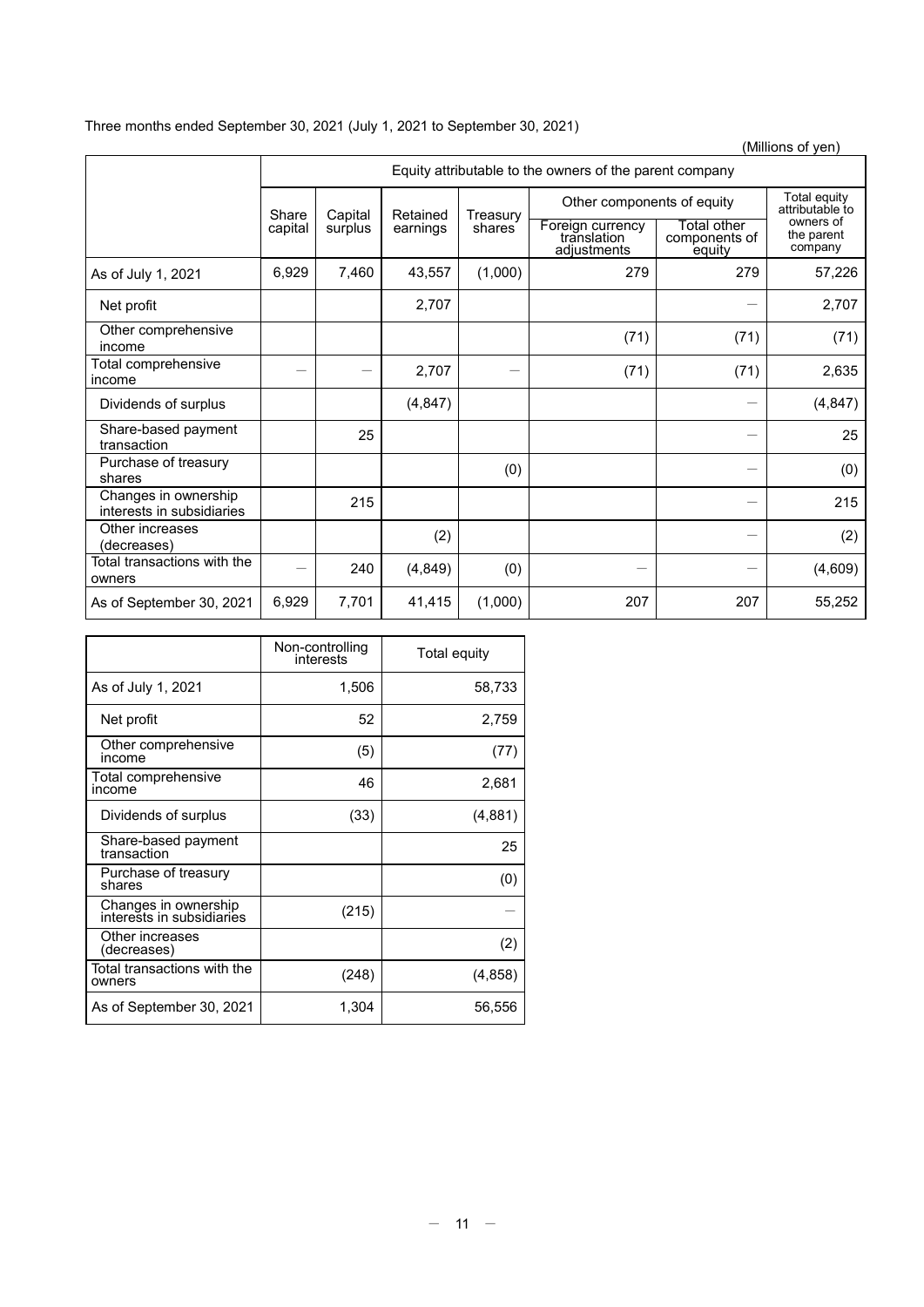(4) Consolidated Statement of Cash Flows (Summary)

 (Millions of yen) Three months ended September 30, 2020 (July 1, 2020 to September 30, 2020) September 30, 2021) Three months ended September 30, 2021 (July 1, 2021 to Cash flows from operating activities Profit before income taxes 3,970 Depreciation and amortization 673 653 Interest and dividend income (3) (3) Interest expense 28 28 Decrease (increase) in accounts receivables and other receivables 414 (75) Increase (decrease) in accounts payable and other liabilities 1,040 607 Increase (decrease) in deposits received (2,499) (2,499) (1,105) Decrease (increase) in prepaid expenses 900 744 Decrease (increase) in lease repayments 484 462 Increase (decrease) in consumption tax payable (1,259) (1,259) Increase (decrease) in retirement benefit liabilities (26) (101) Other (823) (1,047)  $\rm Subtotal$   $\rm 4.214$ Interest received 2 Interest paid (20) (18)  $I$ ncome taxes paid  $(2,623)$  (5,665) Income tax refund 0 0 Net cash flows from operating activities example and the set of the cash flows from operating activities of the contract of the contract of the contract of the contract of the contract of the contract of the contract of th Cash flows from investing activities Payments into time deposits and the contract of the contract of the contract of the contract of the contract of the contract of the contract of the contract of the contract of the contract of the contract of the contract o Proceeds from withdrawal of time deposits 272 Purchase of tangible fixed assets (205) (205) Purchase of intangible assets (96) (96) (96) Proceeds from sales of investments in marketable securities and the state of 1,563 Payment for acquisition of subsidiaries and the set of the set of the set of the set of the set of the set of the set of the set of the set of the set of the set of the set of the set of the set of the set of the set of th Other 35 122 Net cash flows from investing activities (167) (7,311) Cash flows from financing activities Net increase (decrease) in short-term loans payable (1,000) (1,000) 6,428 Repayment of lease liabilities (1,637) (1,637) Proceeds from long-term borrowings 10,000  $\sim$  10,000  $\sim$ Repayments of long-term borrowings and the set of the set of the set of the set of the set of the set of the set of the set of the set of the set of the set of the set of the set of the set of the set of the set of the set Purchase of treasury shares  $(-\infty, 0)$ Payments for purchase of interests in subsidiaries from non-controlling (698)<br>interests Cash dividends paid (4,849) Net cash flows from financing activities (114) (1,258) Effect of change in exchange rates on cash and cash equivalents 5 55 Net increase (decrease) in cash and cash equivalents 325 (9,980) Cash and cash equivalents at the beginning of the period 22,797 22,797 32,524 Cash and cash equivalents at the end of the period 23,123 22,544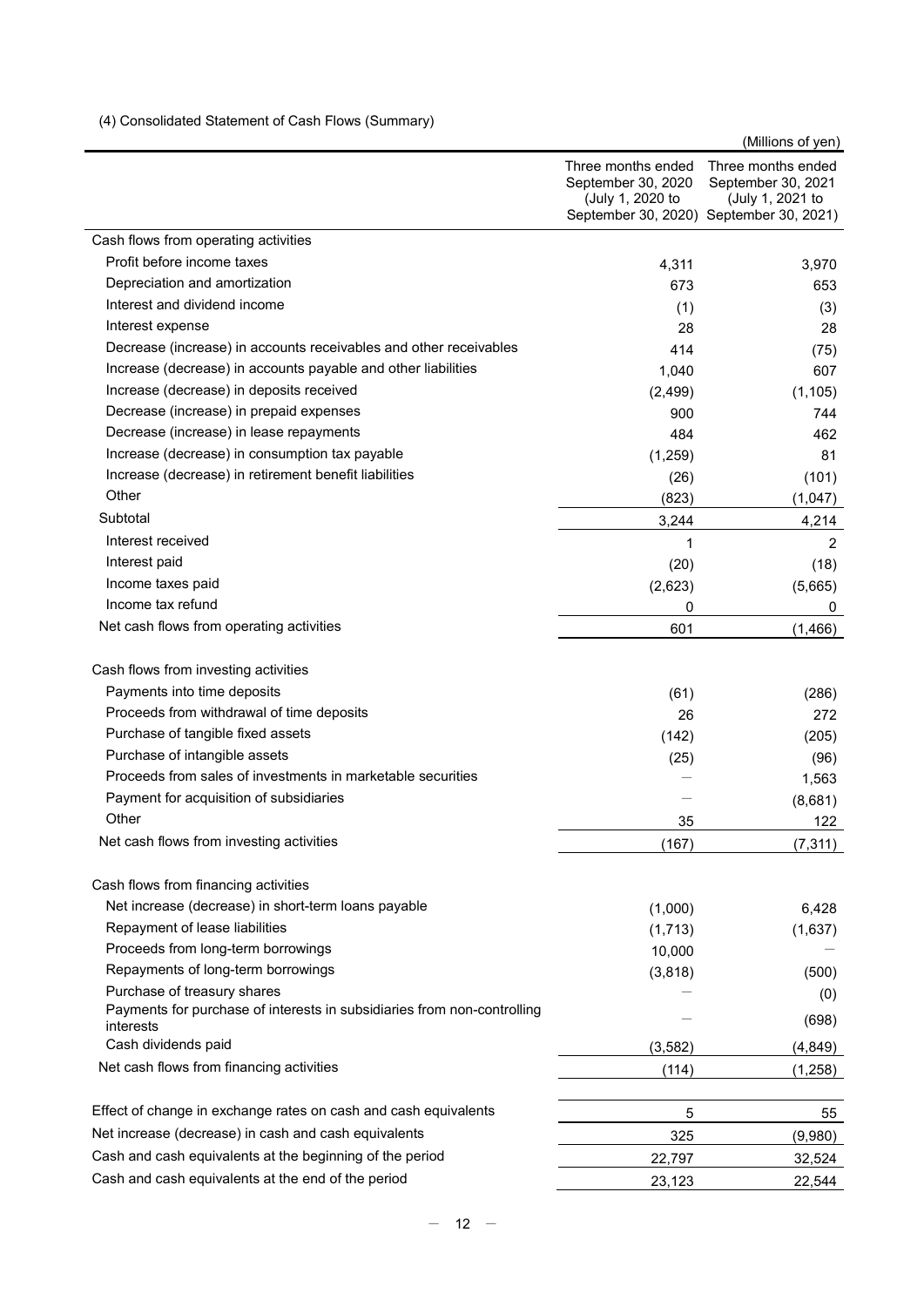- (5) Notes to the consolidated financial results (Summary)
	- (Note on assumption about going concern) Not applicable.

(Note on segment information)

## 1. Segment information overview

The Group's business segments are Group components for which separate financial information can be obtained. Each segment is subject to periodic examinations to allow the Board of Directors to decide how to allocate management resources and assess performance. In determining reportable segments, the Group does not consolidate business segments; reportable segments and business segments are the same.

Overview of the reportable segments:

- In R&D Outsourcing Business, the Group provides engineer dispatch and contract assignment services in technological fields including machinery, electronics/electricals, embedded controllers, IT networks, business applications, system maintenance/management, and biochemistry; its customers are mainly major businesses and other organizations in industries including automotive and automotive parts, industrial machinery and equipment, telecommunications equipment, electronic and electrical equipment, IT, semiconductors, energy, pharmaceuticals, and chemicals.
- In Construction Management Outsourcing Business, the Group provides contract assignment services for construction design and engineer dispatch services for construction management (safety administration, quality control, process administration, and cost management) in the construction industry in the fields of construction, civil engineering, facility machinery, and plant; its customers are mainly general contractors and subcontractors.
- In Other Businesses in Japan, the Group provides professional recruitment services and education and training services in engineering.
- In Overseas Business, the Group provides technical outsourcing and professional recruitment services in China, engineer dispatch services and contracted R&D operations in Southeast Asia and India (including offshore delivery services to customers in the U.S, Europe, and Japan), and engineer dispatch and professional recruitment services in the UK.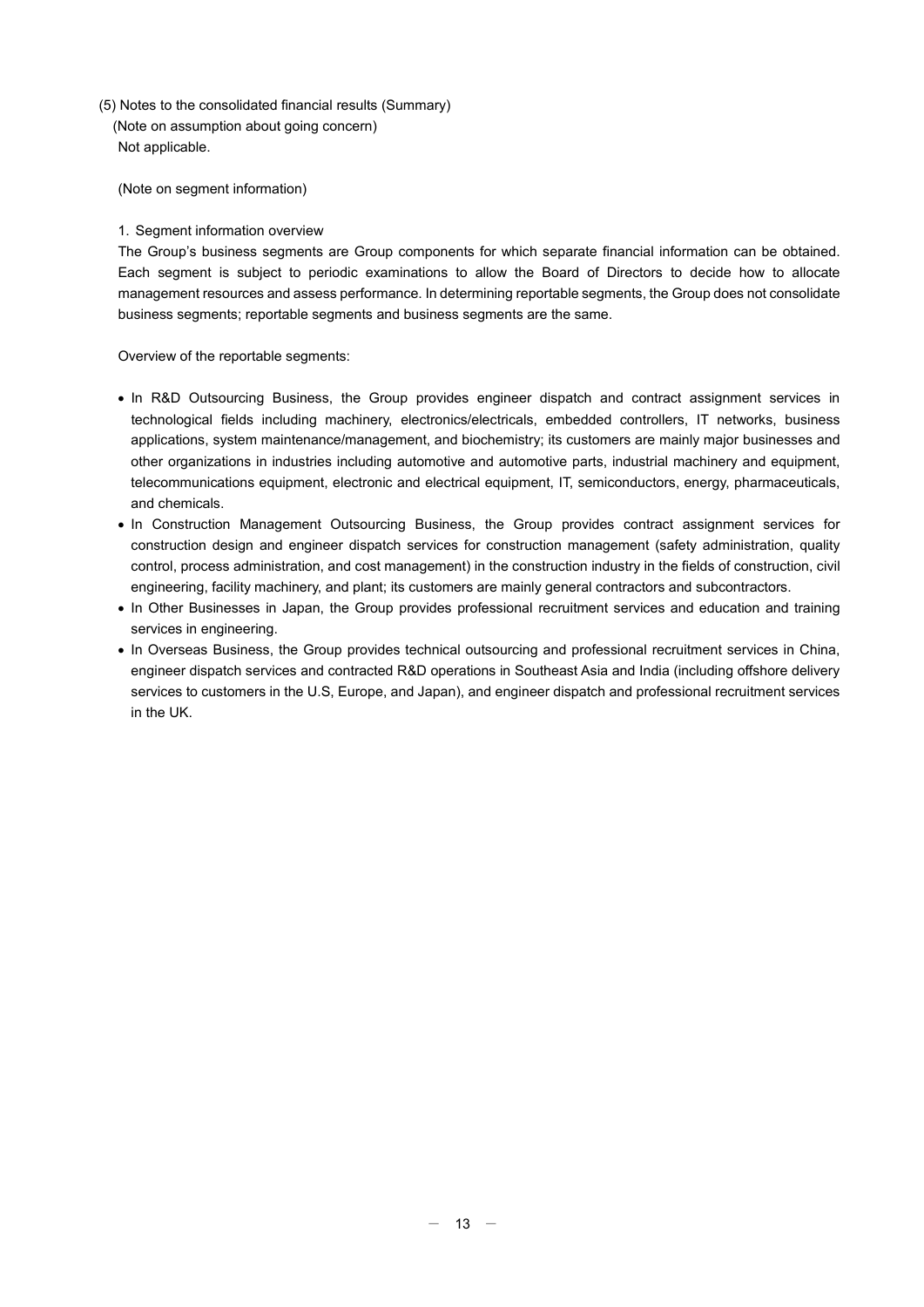## 2. Information on reportable segments

Accounting principles for the reportable segments are the same as those used in the creation of the Consolidated Financial Statements by the Group. Business between reportable segments is based on market prices, and segment profit is shown as operating profit.

| (Millions of yen)                                                   |                                       |                                                              |                                        |                               |        |                            |                   |
|---------------------------------------------------------------------|---------------------------------------|--------------------------------------------------------------|----------------------------------------|-------------------------------|--------|----------------------------|-------------------|
|                                                                     |                                       | Reportable segment                                           |                                        |                               |        |                            |                   |
|                                                                     | R&D<br>Outsourcing<br><b>Business</b> | Construction<br>Management<br>Outsourcing<br><b>Business</b> | Other<br><b>Businesses</b><br>in Japan | Overseas<br><b>Businesses</b> | Total  | Eliminations/<br>Corporate | Consoli-<br>dated |
| Revenue                                                             |                                       |                                                              |                                        |                               |        |                            |                   |
| Revenue from external<br>customers                                  | 31,190                                | 4,975                                                        | 743                                    | 2,275                         | 39,184 | 10                         | 39,195            |
| Intersegment sales or<br>transfers                                  | 66                                    |                                                              | 119                                    | 139                           | 325    | (325)                      |                   |
| Total revenue                                                       | 31,256                                | 4,975                                                        | 863                                    | 2,414                         | 39,510 | (315)                      | 39,195            |
| Segment profit (loss)                                               | 3,433                                 | 785                                                          | (12)                                   | 162                           | 4,368  | (11)                       | 4,357             |
| Financial income                                                    |                                       |                                                              |                                        |                               |        |                            | 1                 |
| <b>Financial expenses</b>                                           |                                       |                                                              |                                        |                               |        |                            | 46                |
| Quarterly profit before<br>income taxes                             |                                       |                                                              |                                        |                               |        |                            | 4,311             |
| Other                                                               |                                       |                                                              |                                        |                               |        |                            |                   |
| Depreciation and<br>amortization                                    | 256                                   | 51                                                           | 77                                     | 50                            | 436    | 166                        | 602               |
| Amortization of customer-<br>related assets                         | 20                                    |                                                              |                                        | 50                            | 70     |                            | 70                |
| Profit on currency<br>exchange related to put<br>option liabilities |                                       |                                                              |                                        |                               |        |                            |                   |
| Loss on currency<br>exchange related to put<br>option liabilities   |                                       |                                                              |                                        |                               |        | 19                         | 19                |
| Impairment loss                                                     |                                       |                                                              |                                        |                               |        |                            |                   |

Three months ended September 30, 2020 (July 1, 2020 to September 30, 2020)

(Notes)

1. Segment profit under Eliminations/Corporate includes corporate expenses not allocated to individual reportable segments and eliminations of intersegment transactions. Corporate expenses are recorded as general administrative expenses not allocated to reportable segments.

2. Depreciation and amortization does not include amortization of customer-related assets.